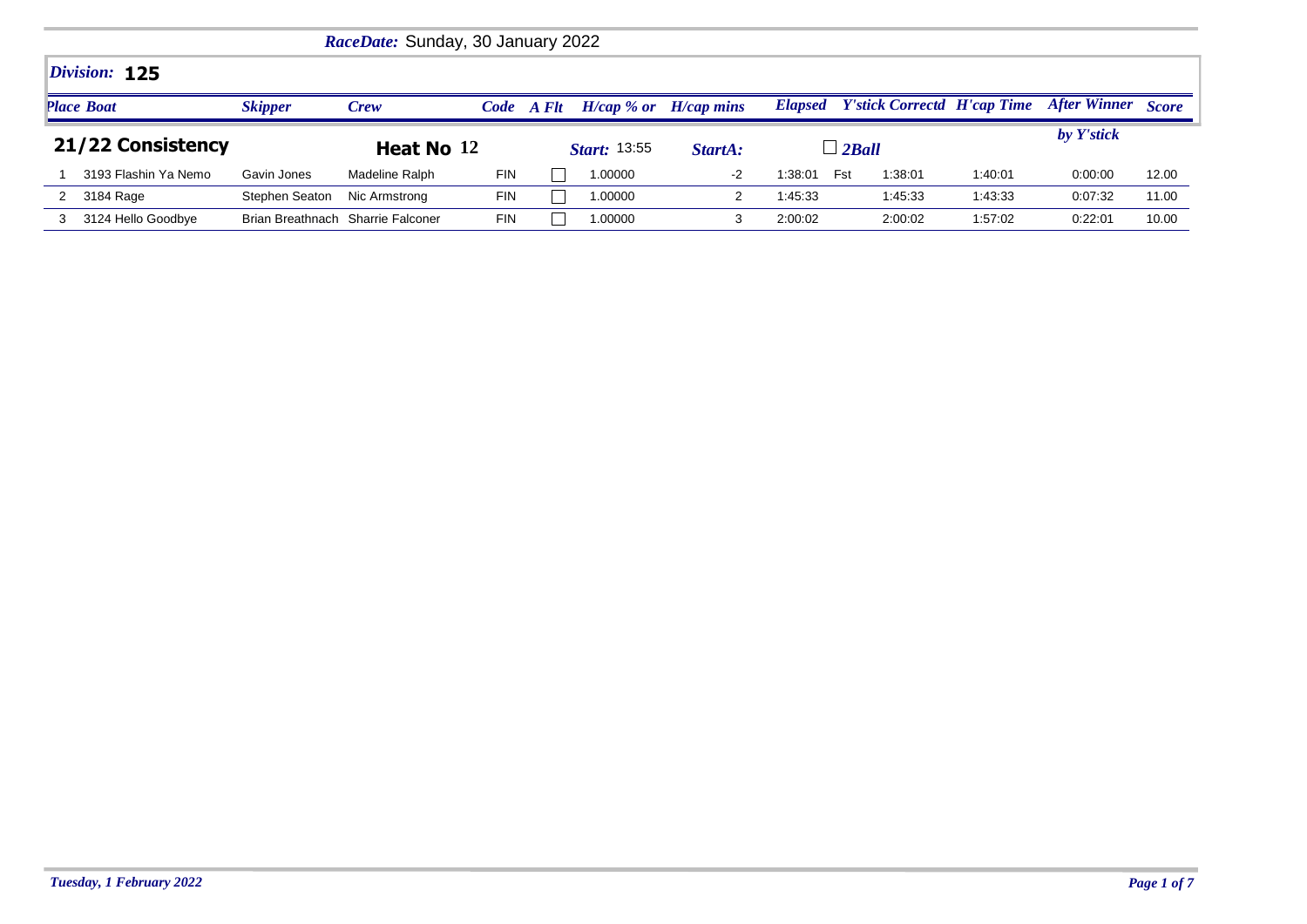|                           | RaceDate: Sunday, 30 January 2022 |                             |            |                     |                           |    |                |                                            |            |                    |       |  |
|---------------------------|-----------------------------------|-----------------------------|------------|---------------------|---------------------------|----|----------------|--------------------------------------------|------------|--------------------|-------|--|
| Division: Cruiser 1       |                                   |                             |            |                     |                           |    |                |                                            |            |                    |       |  |
| <b>Place Boat</b>         | <b>Skipper</b>                    | <b>Crew</b>                 |            | Code A Flt          | $H/cap$ % or $H/cap$ mins |    |                | <b>Elapsed</b> Y'stick Correctd H'cap Time |            | After Winner Score |       |  |
| 21/22 Consistency         | Heat No 12                        |                             |            | <i>Start:</i> 13:30 | StartA:                   |    | $\perp$ 2 Ball |                                            | by Y'stick |                    |       |  |
| N <sub>117</sub> Renegade | Ron Stokes                        | Barry Newell, Lee<br>Rudram | <b>FIN</b> |                     | 1.00000                   | -9 | 1:58:24        | Fst<br>1:58:24                             | 2:07:24    | 0:00:00            | 15.00 |  |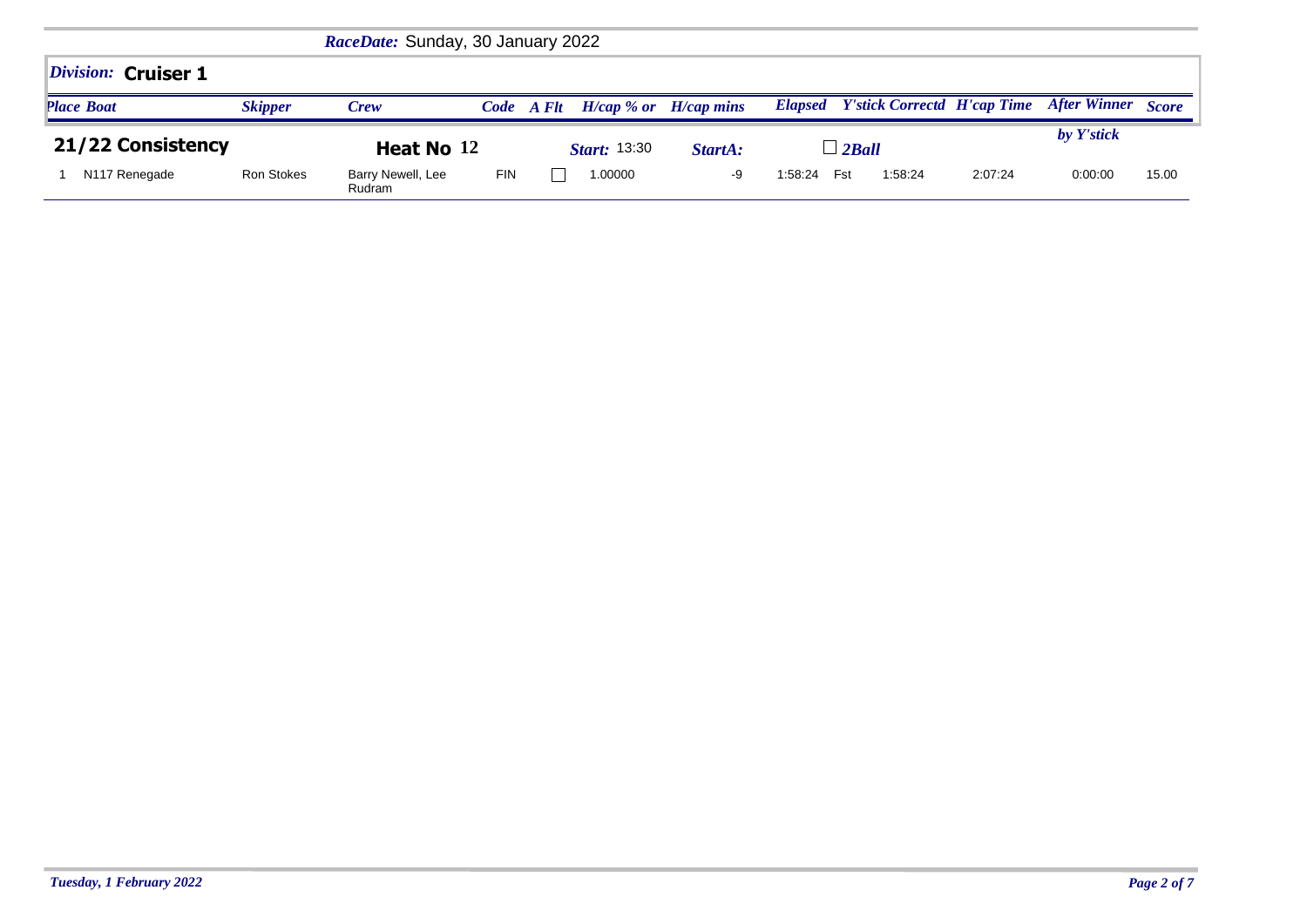| RaceDate: Sunday, 30 January 2022 |                     |                                                 |            |                     |         |                           |                                            |            |                           |       |  |  |  |
|-----------------------------------|---------------------|-------------------------------------------------|------------|---------------------|---------|---------------------------|--------------------------------------------|------------|---------------------------|-------|--|--|--|
| Division: Cruiser 2               |                     |                                                 |            |                     |         |                           |                                            |            |                           |       |  |  |  |
| <b>Place Boat</b>                 | <b>Skipper</b>      | Crew                                            |            | Code A Flt          |         | $H/cap$ % or $H/cap$ mins | <b>Elapsed</b> Y'stick Correctd H'cap Time |            | <b>After Winner</b> Score |       |  |  |  |
| 21/22 Consistency                 | Heat No 12          |                                                 |            | <b>Start: 13:35</b> | StartA: | $\perp$ 2 Ball            |                                            | by Y'stick |                           |       |  |  |  |
| N811 Wild Card<br>(1)             | <b>Gary Howlett</b> | Emilie Dornas, Rob<br>Spinks, Shauna, Tony      | <b>OD</b>  |                     | 1.00000 |                           |                                            |            |                           | 9.92  |  |  |  |
| (3) N151 Childs Play              | <b>Ric Fairey</b>   | Greg<br>Morgan, Nathan, Phil, John<br>McKechnie | <b>DNF</b> |                     | 1.00000 | -1                        |                                            |            |                           | 13.00 |  |  |  |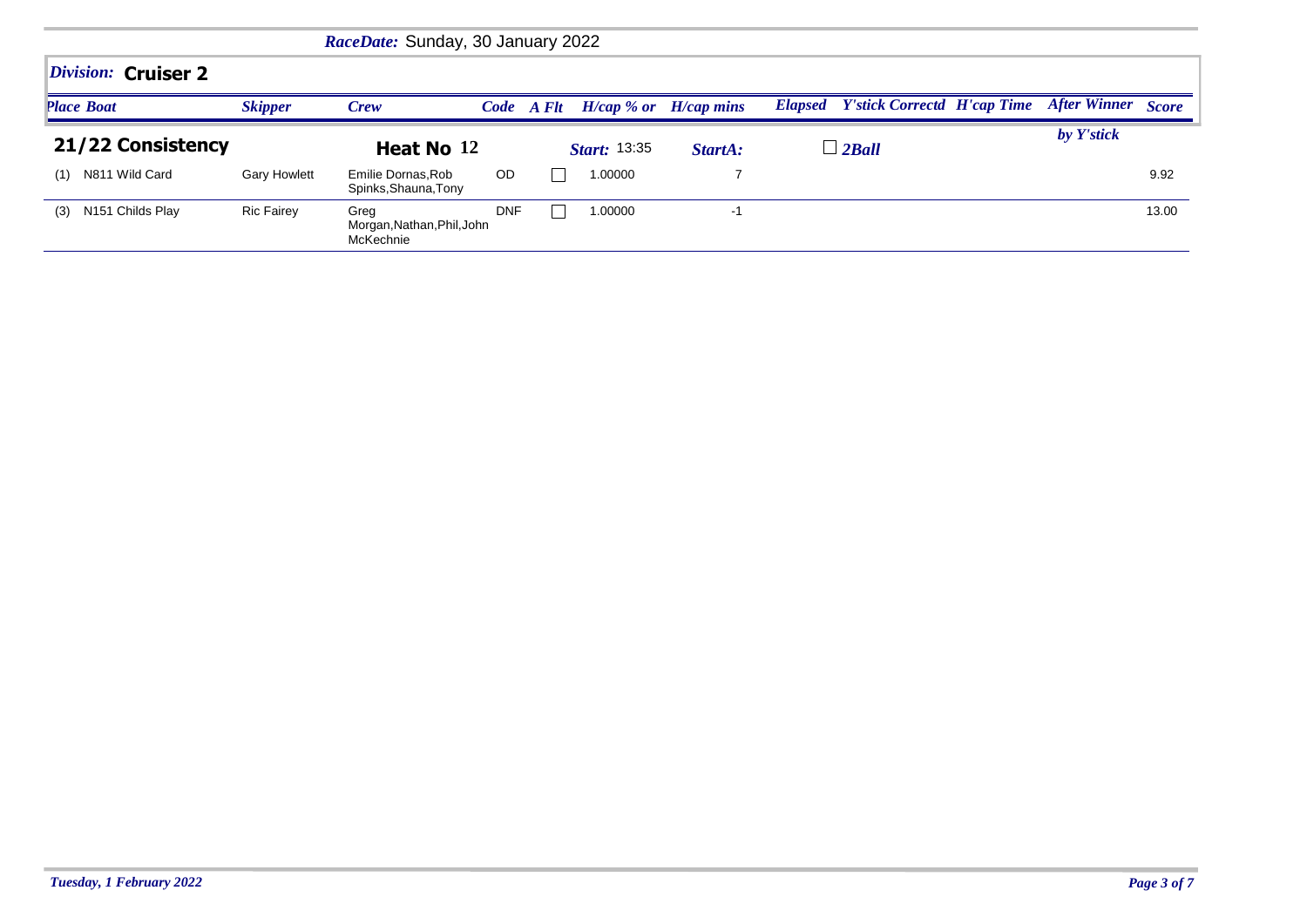|                   | RaceDate: Sunday, 30 January 2022 |                |                                                  |            |                     |                 |              |              |                                            |         |                           |       |  |  |
|-------------------|-----------------------------------|----------------|--------------------------------------------------|------------|---------------------|-----------------|--------------|--------------|--------------------------------------------|---------|---------------------------|-------|--|--|
|                   | Division: Cruiser 3 4             |                |                                                  |            |                     |                 |              |              |                                            |         |                           |       |  |  |
|                   | <b>Place Boat</b>                 | <b>Skipper</b> | Crew                                             | Code A Flt |                     | $H/cap \, %$ or | $H/cap$ mins |              | <b>Elapsed</b> Y'stick Correctd H'cap Time |         | <b>After Winner Score</b> |       |  |  |
| 21/22 Consistency |                                   |                | Heat No 12                                       |            | <b>Start:</b> 13:40 |                 | StartA:      | $\Box$ 2Ball |                                            |         | by Y'stick                |       |  |  |
|                   | N64 Porridge                      | Susie Hood     | Andy Hood                                        | <b>FIN</b> |                     | 1.00000         | 10           | 1:57:06      | Fst<br>1:57:06                             | 1:47:06 | 0:00:00                   | 15.00 |  |  |
|                   | N56 Masquerade                    | Owen Randell   | Angus Baird                                      | <b>FIN</b> |                     | 1.00000         | 25           | 2:05:46      | 2:21:49                                    | 1:53:37 | 0:24:43                   | 14.00 |  |  |
| 3                 | N200 Accordando                   | Ross Cargill   | <b>Trevor Cargil, Andy</b><br>Oldham,            | <b>FIN</b> |                     | 1.00000         | 9            | 1:49:50      | 2:04:54                                    | 1:54:40 | 0:07:48                   | 13.00 |  |  |
| 4                 | N28 Windmill                      | Ben Ralph      | Gray Ralph                                       | <b>FIN</b> |                     | 1.00000         | 12           | 1:44:46      | 2:14:52                                    | 1:59:26 | 0:17:46                   | 12.00 |  |  |
| 5                 | N1 Adrenalin Rush                 | lan Smart      | Garry, Jo                                        | <b>FIN</b> |                     | 1.00000         | 10           | 1:45:32      | 2:15:12                                    | 2:02:24 | 0:18.06                   | 11.00 |  |  |
| 6                 | N1212 Seafly                      | Nick Clayton   | Dave, Janet,                                     | <b>FIN</b> |                     | 1.00000         | 0            | 1:43:19      | 2:05:41                                    | 2:05:41 | 0:08:35                   | 10.00 |  |  |
|                   | M7264 Reddy or Knot               |                | Graeme Pennifold Melita Pennifold, Susie<br>Hood | <b>FIN</b> |                     | 1.00000         | 0            | 1:47:46      | 2:06:07                                    | 2:06:07 | 0:09:01                   | 9.00  |  |  |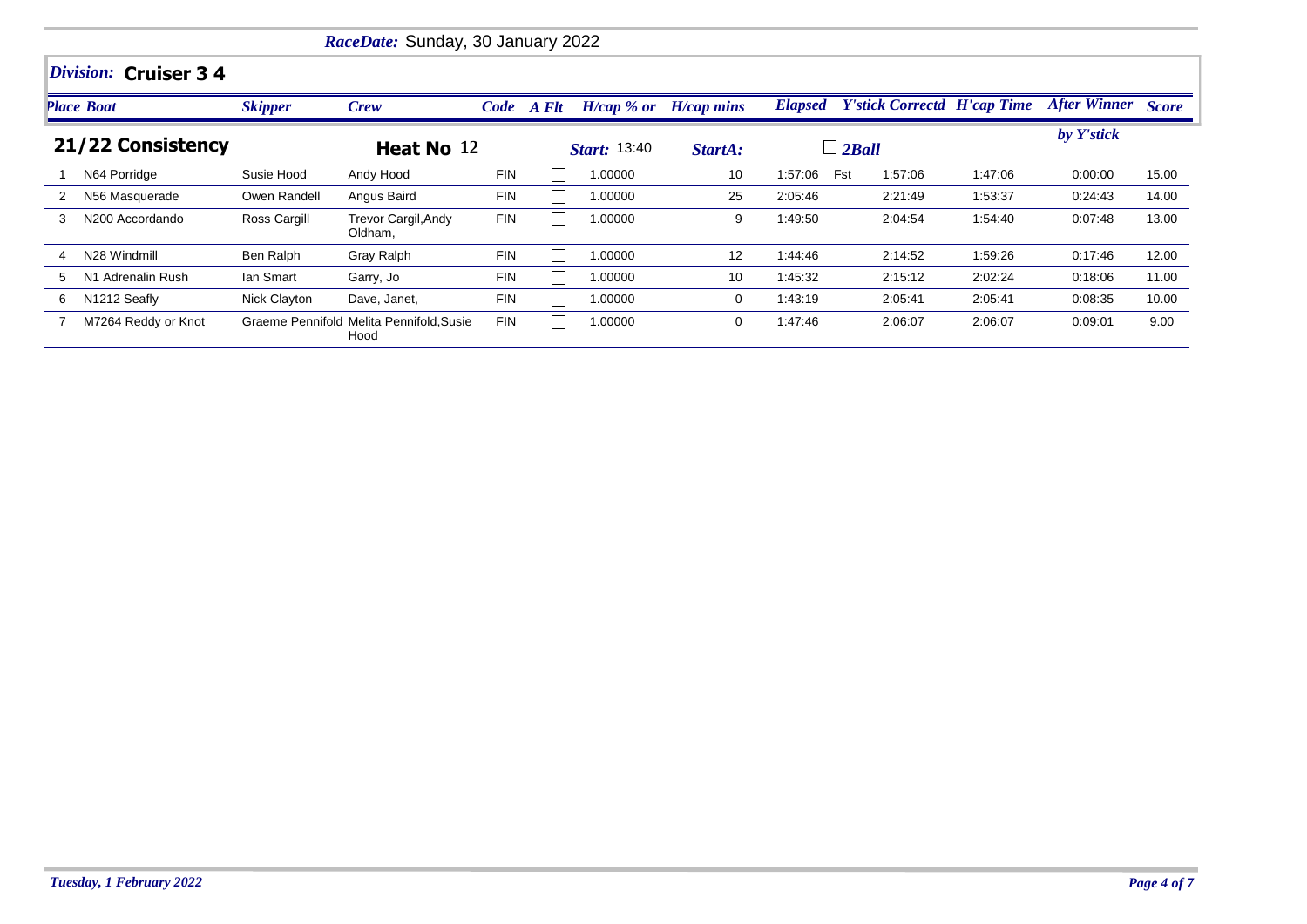|      | RaceDate: Sunday, 30 January 2022   |                          |                        |            |                         |                           |                      |                |                                    |         |                    |       |  |  |
|------|-------------------------------------|--------------------------|------------------------|------------|-------------------------|---------------------------|----------------------|----------------|------------------------------------|---------|--------------------|-------|--|--|
|      | Division: H16                       |                          |                        |            |                         |                           |                      |                |                                    |         |                    |       |  |  |
|      | <b>Place Boat</b>                   | <b>Skipper</b>           | <b>Crew</b>            |            | Code A Flt              | $H/cap$ % or $H/cap$ mins |                      | <b>Elapsed</b> | <b>Y'stick Correctd H'cap Time</b> |         | After Winner Score |       |  |  |
|      | 21/22 Consistency                   |                          | Heat No 12             |            |                         | Start: 13:45              | <b>StartA: 13:50</b> |                | $\Box$ 2Ball                       |         | by Y'stick         |       |  |  |
|      | 111957 Piston Broke                 | John Bateson             | Renea Hawkins          | <b>FIN</b> | $\mathbf{I}$            | 1.00000                   | 17                   | 1:37:20        | 1:37:20                            | 1:20:20 | 0:07:30            | 45.00 |  |  |
| 2    | 114587 Barely Legal                 | Sven Paschburg           | Kat Hoy                | <b>FIN</b> | $\overline{\mathbf{v}}$ | 1.00000                   | 11                   | 1:33:30        | 1:33:30                            | 1:22:30 | 0.03:40            | 44.00 |  |  |
| 3    | 43 Sails Machine                    | <b>Glenn Fairey</b>      | Nat Eldridge           | <b>FIN</b> | $\blacktriangledown$    | 1.00000                   | 10                   | 1:32:52        | 1:32:52                            | 1:22:52 | 0:03:02            | 43.00 |  |  |
|      | 110035 Crack n Wood                 | Lance Wood               | Lucinda Crisp          | <b>FIN</b> | $\blacktriangledown$    | 1.00000                   | 11                   | 1:34:11        | 1:34:11                            | 1:23:11 | 0:04:21            | 42.00 |  |  |
| 5    | 112059 For Play                     | Peter Hancock            | Teighan Lemmey         | <b>FIN</b> | $\overline{\mathbf{v}}$ | 1.00000                   | 10                   | 1:33:39        | 1:33:39                            | 1:23:39 | 0:03:49            | 41.00 |  |  |
|      | 115092 One More                     | Jess Symonds             | <b>Stuart Collison</b> | <b>FIN</b> | $\overline{\mathbf{v}}$ | 1.00000                   | 9                    | 1.33.07        | 1:33:07                            | 1:24:07 | 0:03:17            | 40.00 |  |  |
|      | 111984 Six-1-go                     | Steve Harland            | Toni Ilich             | <b>FIN</b> |                         | 1.00000                   | 13                   | 1:37:46        | 1:37:46                            | 1:24:46 | 0:07:56            | 39.00 |  |  |
| 8    | 115082 Fat Chance                   | Rod Hodgkin              | Lucy Bromell           | <b>FIN</b> | $\mathbf{I}$            | 1.00000                   | 11                   | 1:36:11        | 1:36:11                            | 1:25:11 | 0:06:21            | 38.00 |  |  |
| 9    | 114872 Blew By You                  | Darren Smith             | Clare Bisgood          | <b>FIN</b> | $\blacktriangledown$    | 1.00000                   | 4                    | 1:29:50        | Fst<br>1:29:50                     | 1:25:50 | 0:00:00            | 37.00 |  |  |
| 10   | 115666 Budgie Smuggler              | <b>Trevor Hughes</b>     | Elizabeth Smith        | <b>FIN</b> | $\mathbf{I}$            | 1.00000                   | 14                   | 1:41:12        | 1:41:12                            | 1:27:12 | 0:11:22            | 36.00 |  |  |
| 11   | 114659 Hobie Wan Kenobi Andy Peryer |                          | Anna Perver            | <b>FIN</b> | $\mathbf{I}$            | 1.00000                   | 11                   | 1:40:09        | 1:40:09                            | 1:29:09 | 0:10:19            | 35.00 |  |  |
| 12   | 115318 Orange Whip ? HC Cam Owen    |                          | Suzzi Ghent            | <b>FIN</b> | $\blacktriangledown$    | 1.00000                   | -1                   | 1:30:11        | 1:30:11                            | 1:31:11 | 0:00:21            | 34.00 |  |  |
| 13   | 113739 Man vs Wild                  | <b>Robin Dinsdale</b>    | Olivia Makin           | <b>FIN</b> |                         | 1.00000                   | 8                    | 1:40:42        | 1:40:42                            | 1:32:42 | 0:10:52            | 33.00 |  |  |
| (14) | 39 Monkey Business                  | <b>Russell Whitfield</b> | Nat Whitfield          | OD         |                         | 1.00000                   | 15                   |                |                                    |         |                    | 25.90 |  |  |
| (16) | 99401 Lorie                         | Paul Christofel          | Quode Jarrett          | <b>DNF</b> |                         | 1.00000                   | 0                    |                |                                    |         |                    | 30.00 |  |  |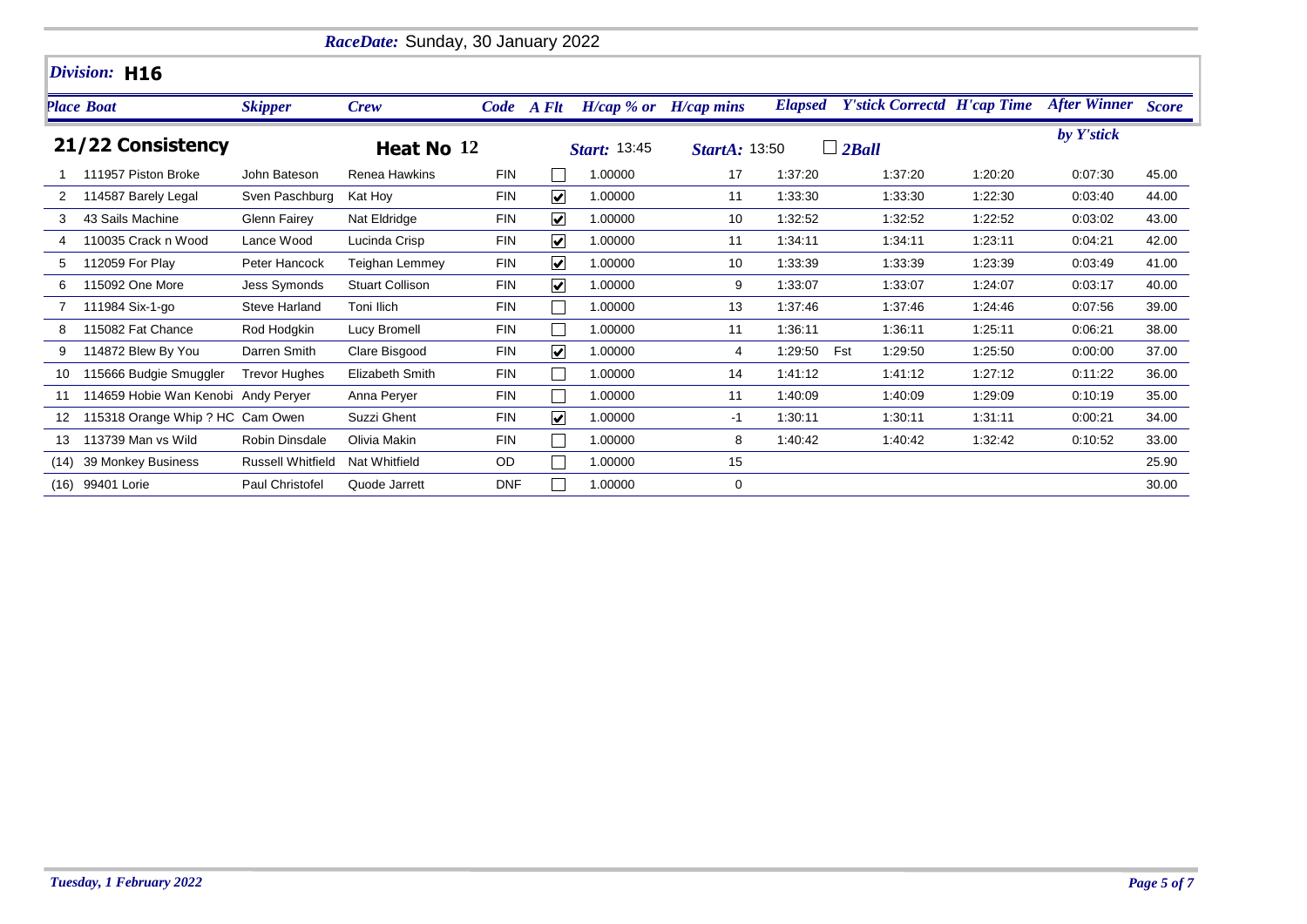| <i><b>Division: Juniors</b></i> |                |        |                     |                           |                                 |                                                               |  |       |
|---------------------------------|----------------|--------|---------------------|---------------------------|---------------------------------|---------------------------------------------------------------|--|-------|
| <b>Place Boat</b>               | <b>Skipper</b> | Crew   | Code A Flt          | $H/cap$ % or $H/cap$ mins |                                 | <b>Elapsed</b> Y'stick Correctd H'cap Time After Winner Score |  |       |
| 21/22 Consistency               | Heat No 12     |        | <b>Start:</b> 14:00 | StartA:                   | $\overline{\phantom{a}}$ 2 Ball | by Y'stick                                                    |  |       |
| Olivia Lopa<br>(2) 88 TBA       |                | Nicole | <b>DNF</b>          | 1.00000                   |                                 |                                                               |  | 11.00 |